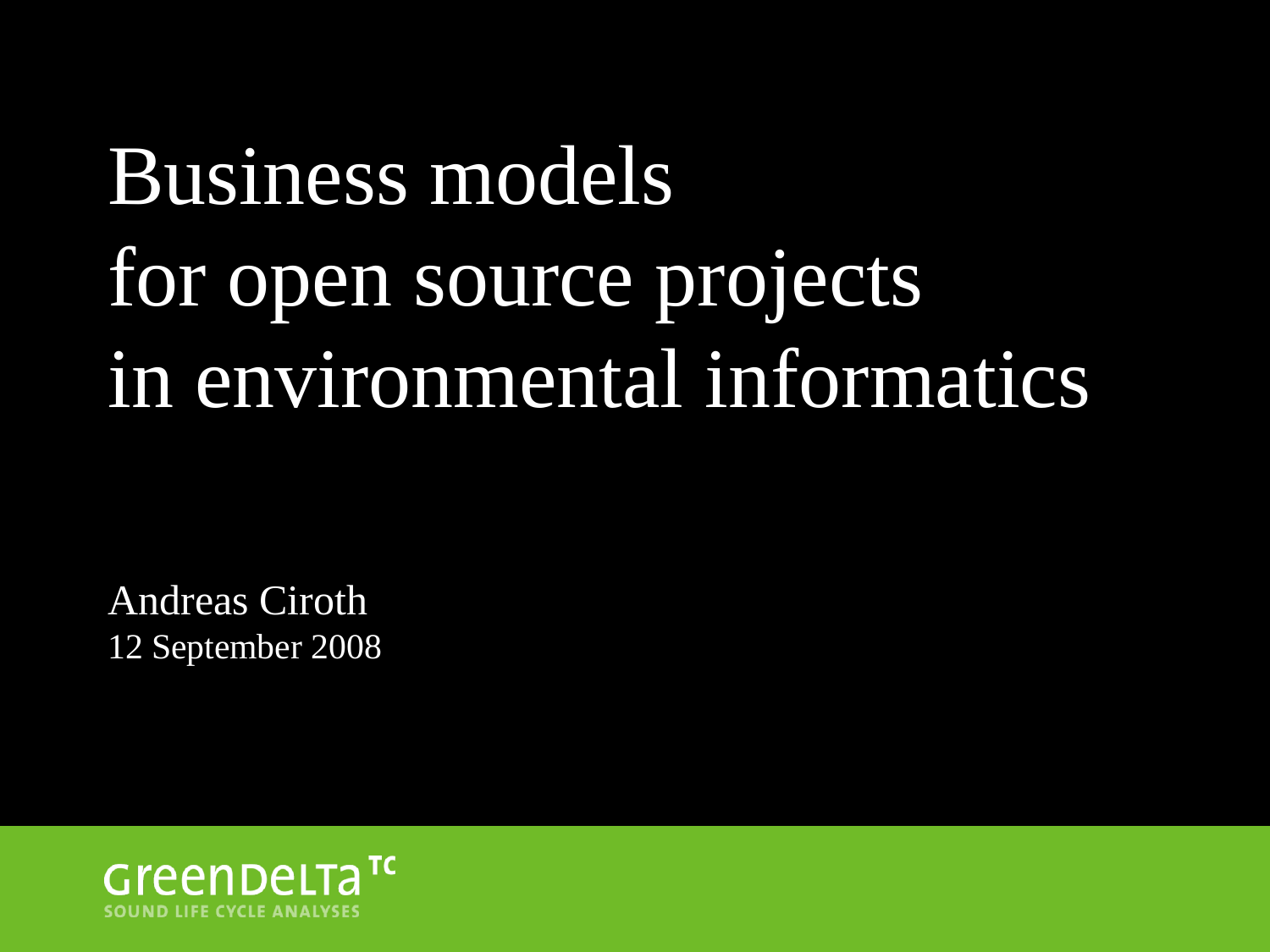### **Outline**

- 1. Business models, def., why, & how
- 2. Elements of a business model, for open source projects
- 3. Three criteria and three parameters for BM
- 4. Niches for successful projects
- 5. A bad example, and maybe a good one
- 6. Final remark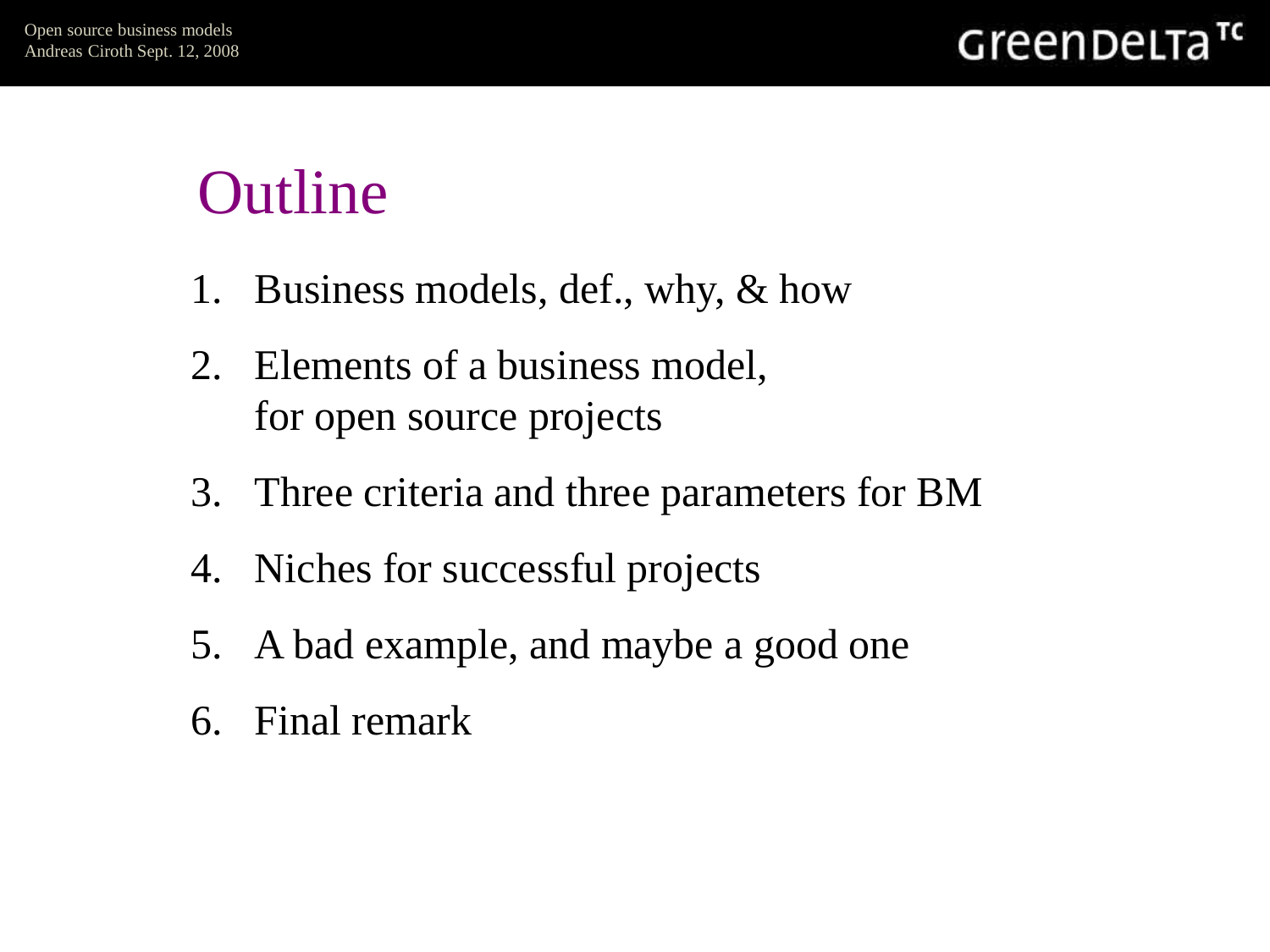

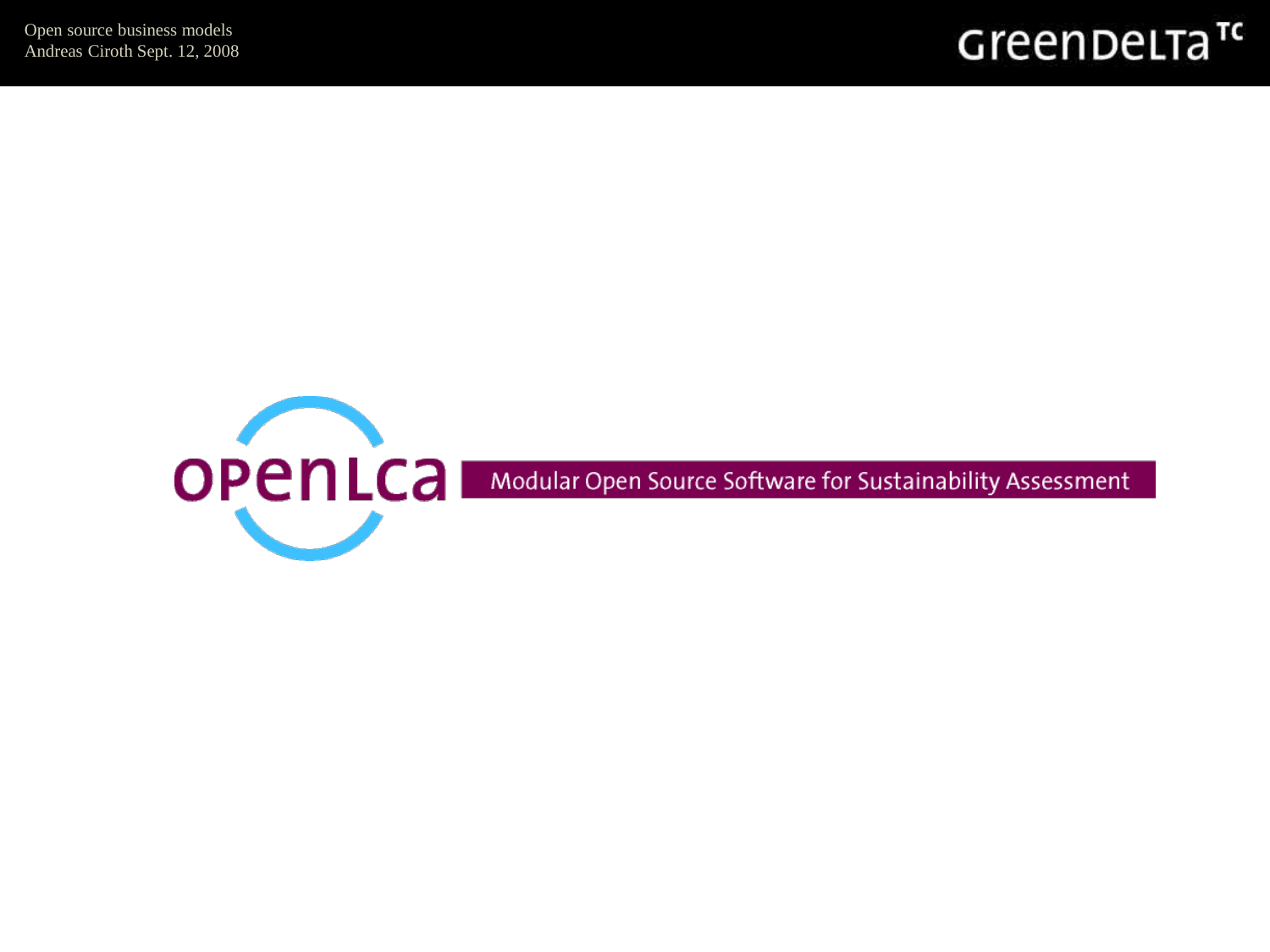

1. Business models def., why, & how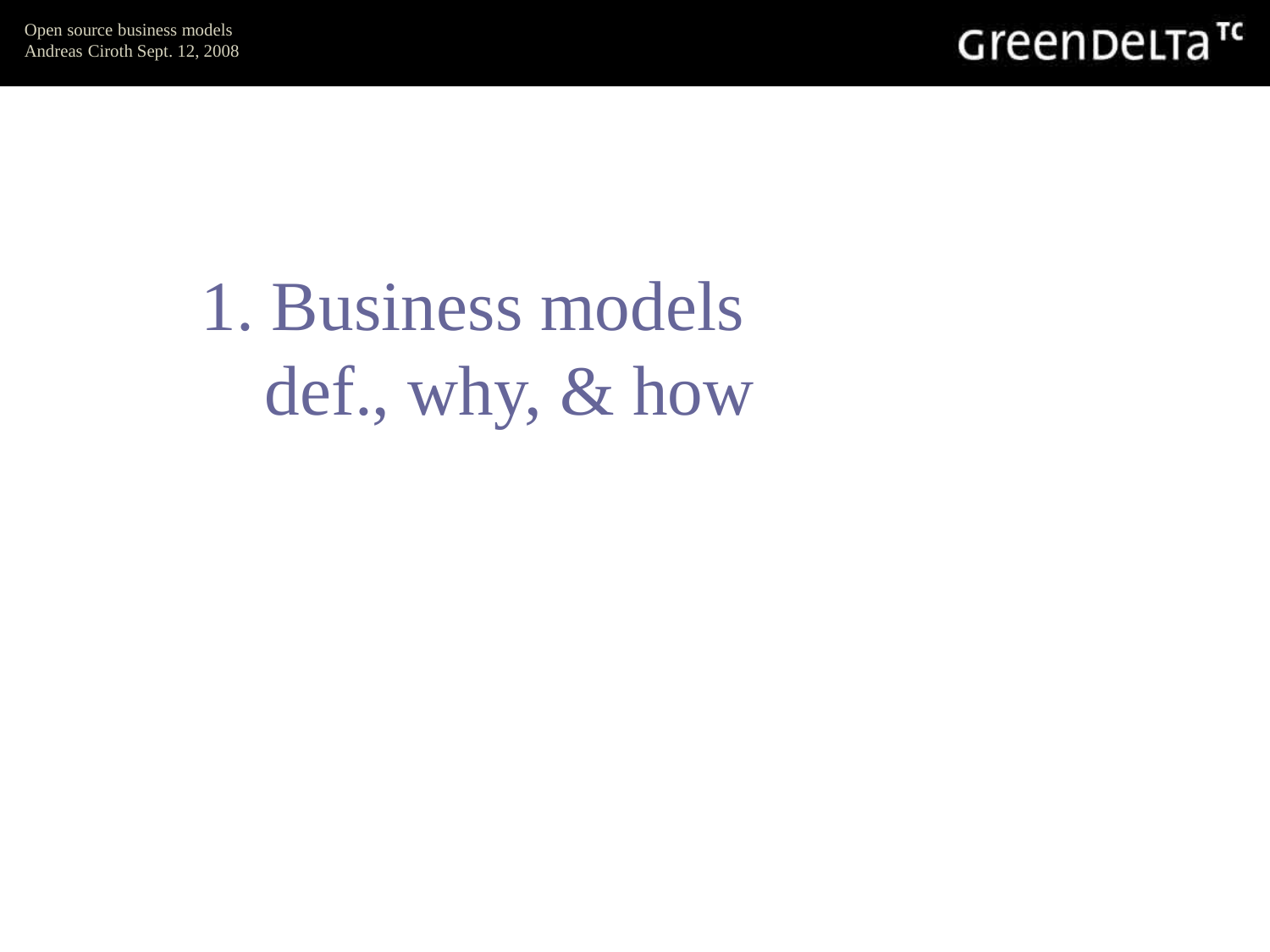

#### Business models

Put very simple:

#### Business model = model of a business, in a longer term perspective.

Revenues and costs obviously relate to a BM.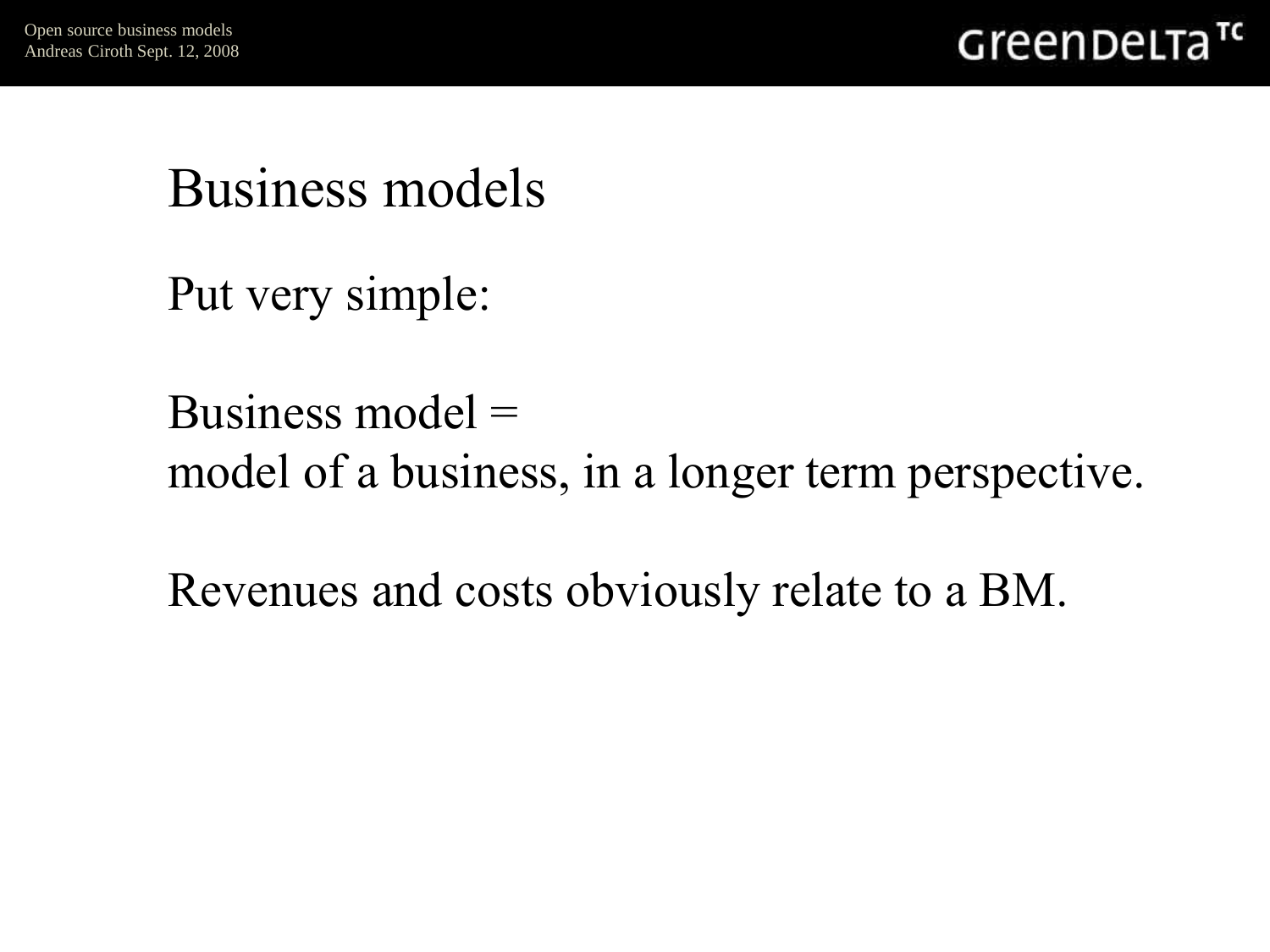#### Especially why for open source projects Why talk about business models,

- open source projects are long term undertakings
- they obviously deal with costs, and are businesses
- a whole zoo of different projects, range from volunteer / missionary / philosophical to the next business hype and motorway to huge profit.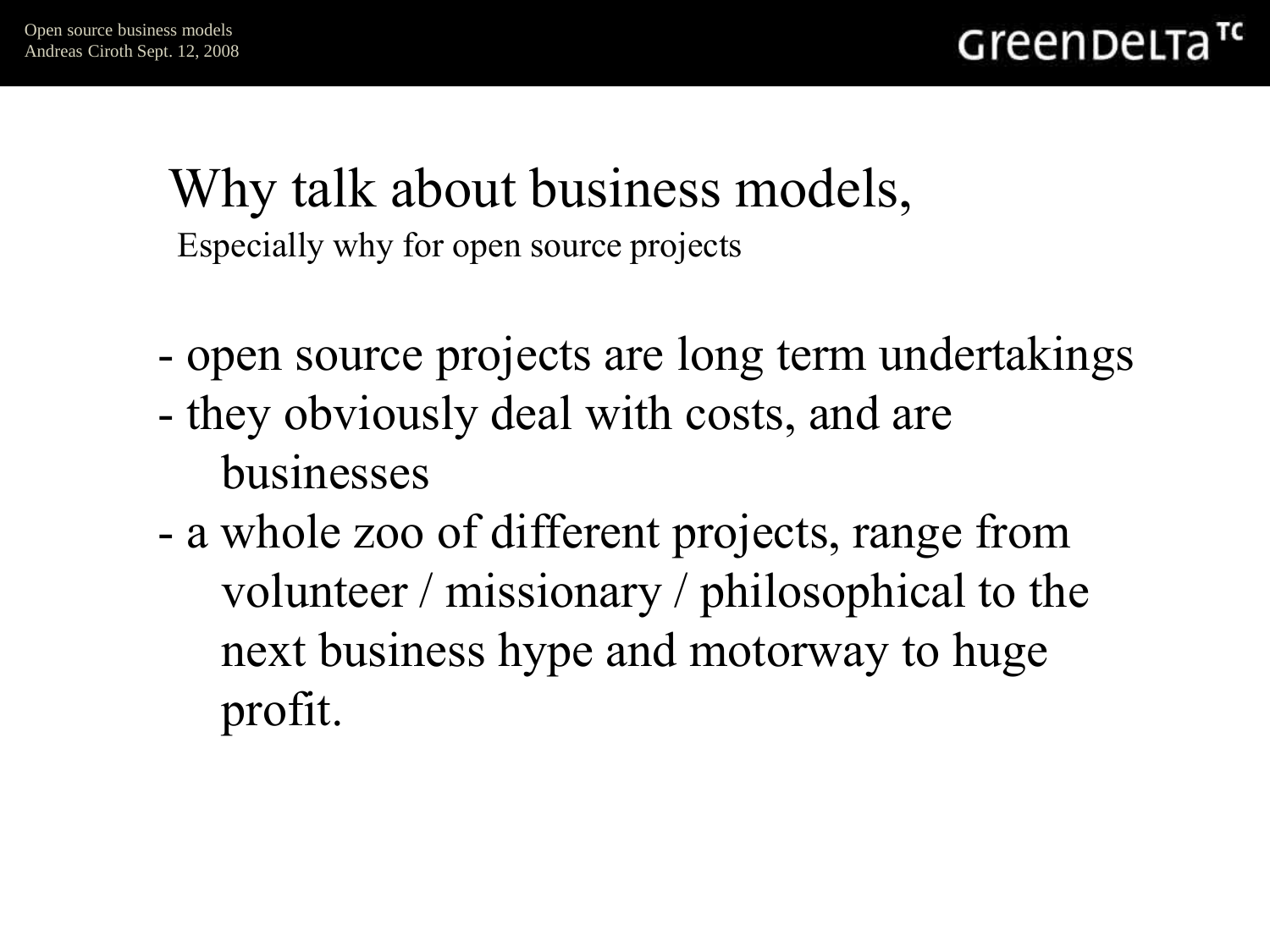Let's assume a neutral position about money, for the talk

Money is not good or bad, but simply a needed element for a successful open source project (like water for a tree).

And money is not the only element that is needed.

Plus there can, probably, also be too much money (as there can be too much water for a tree)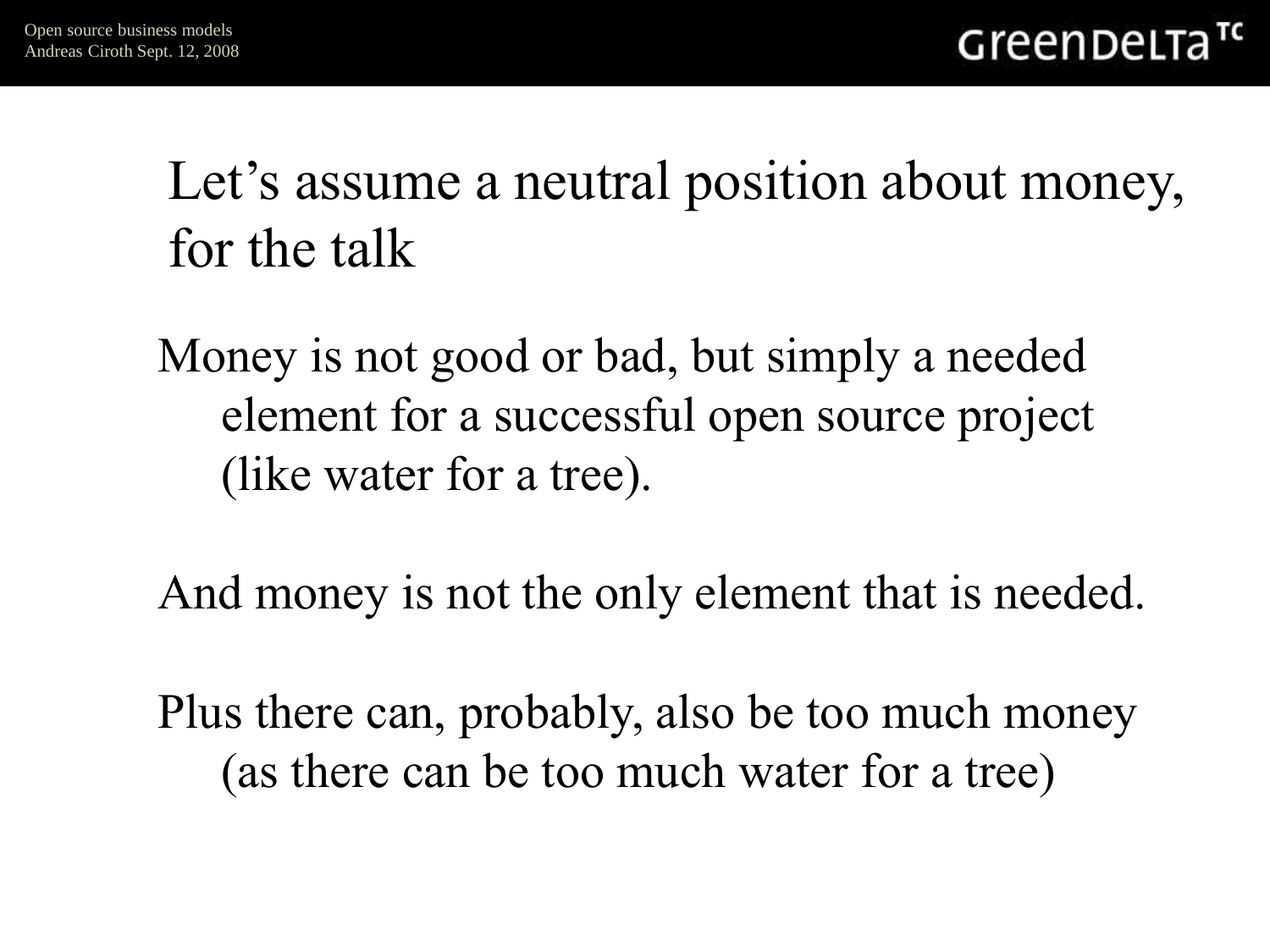Thinking about a sound (healthy) business model for a project helps creating a healthy, successful project

The business model can be laid down in a plan, but this plan needs to be lived (no 60 pages with financial quarterly figures for the next 4 years..)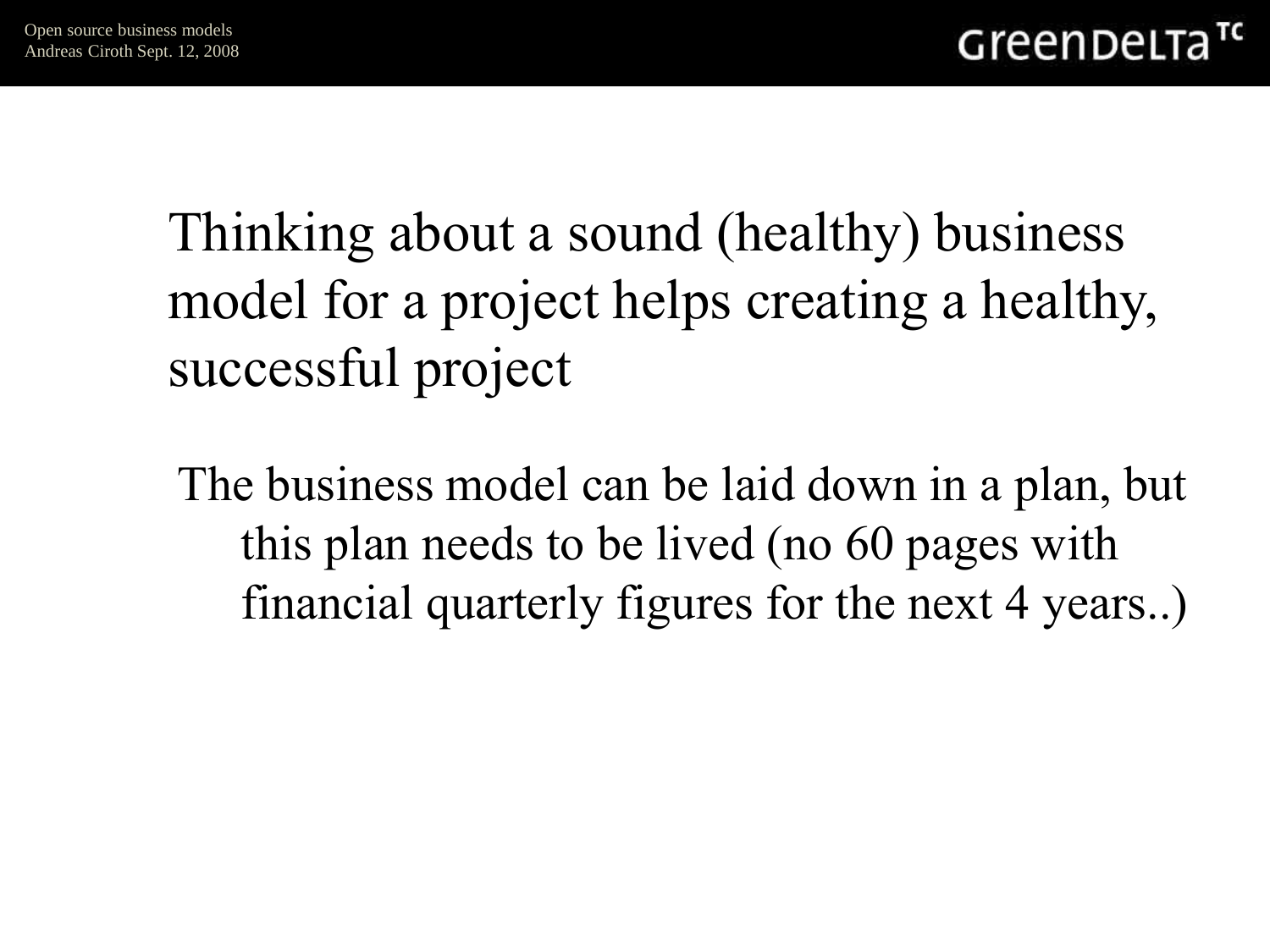# 2. Elements of a business model, for open source projects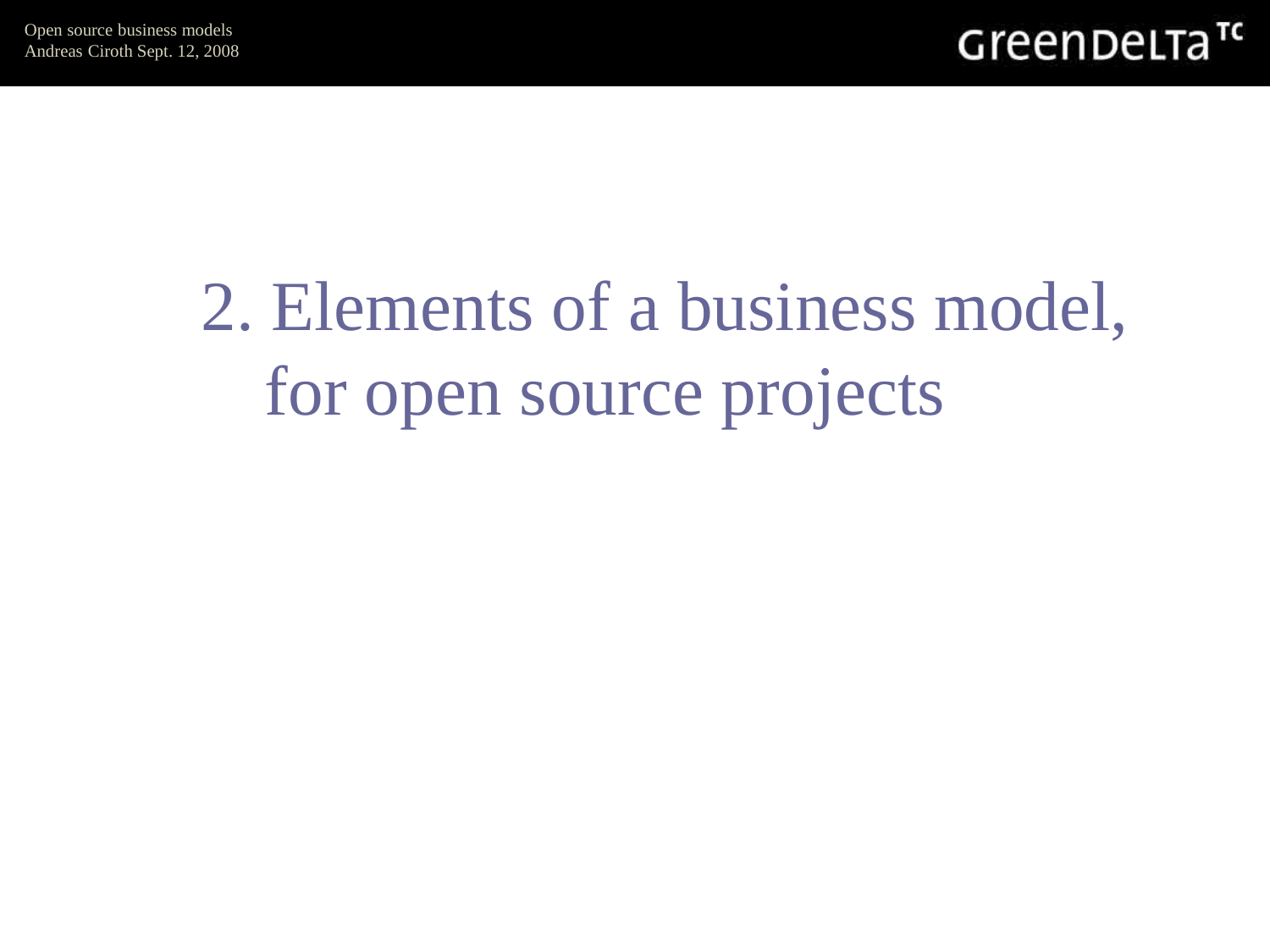

#### Business model, the financial side

```
Consideration of 
all costs and revenues (…) 
related to 
all products 
of the open source project.
```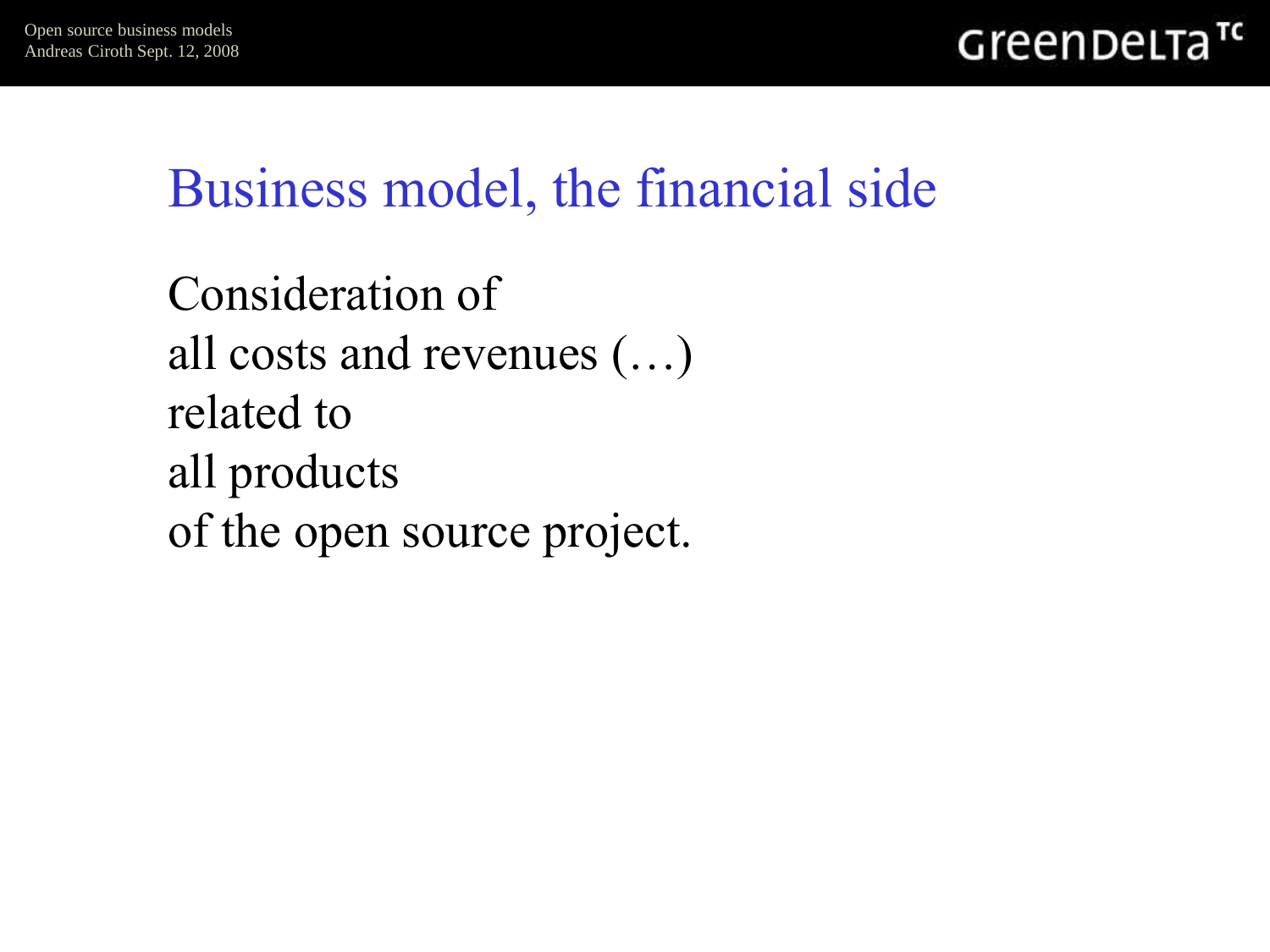### Potential costs, software projects in general

- coding \*salaries \*hardware \*licence fees \*subcontracting - distribution \*webserver? \*documentation
- sales & support (salaries, travel, documentation)
- management, overhead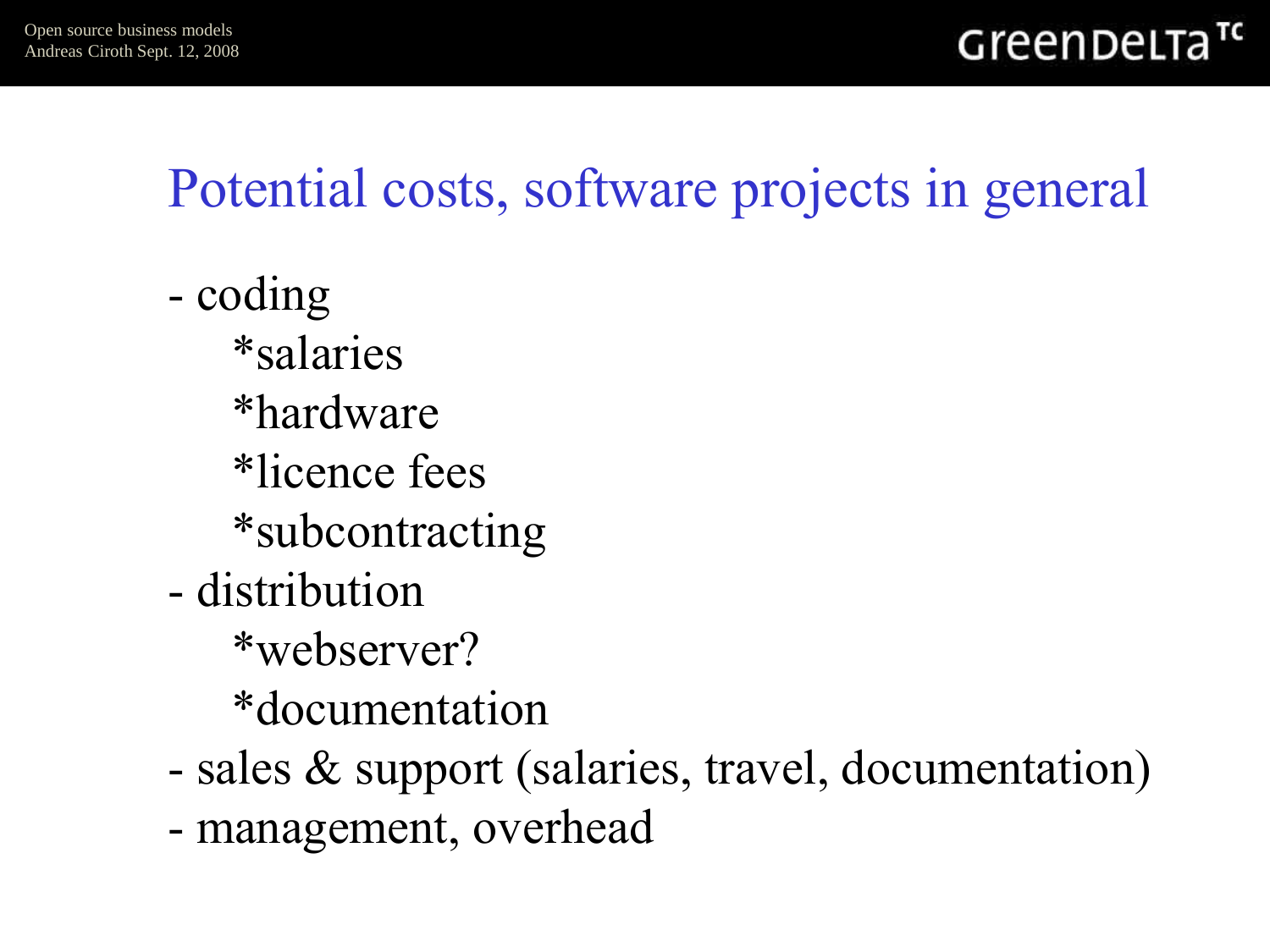### Potential benefits, software projects in general

- licence sales
- information material sales
- training courses
- renting the software
- projects where the software is specifically adapted to user needs
- benefits from using existing , software pieces"
- donations
- recognition for the company / people involved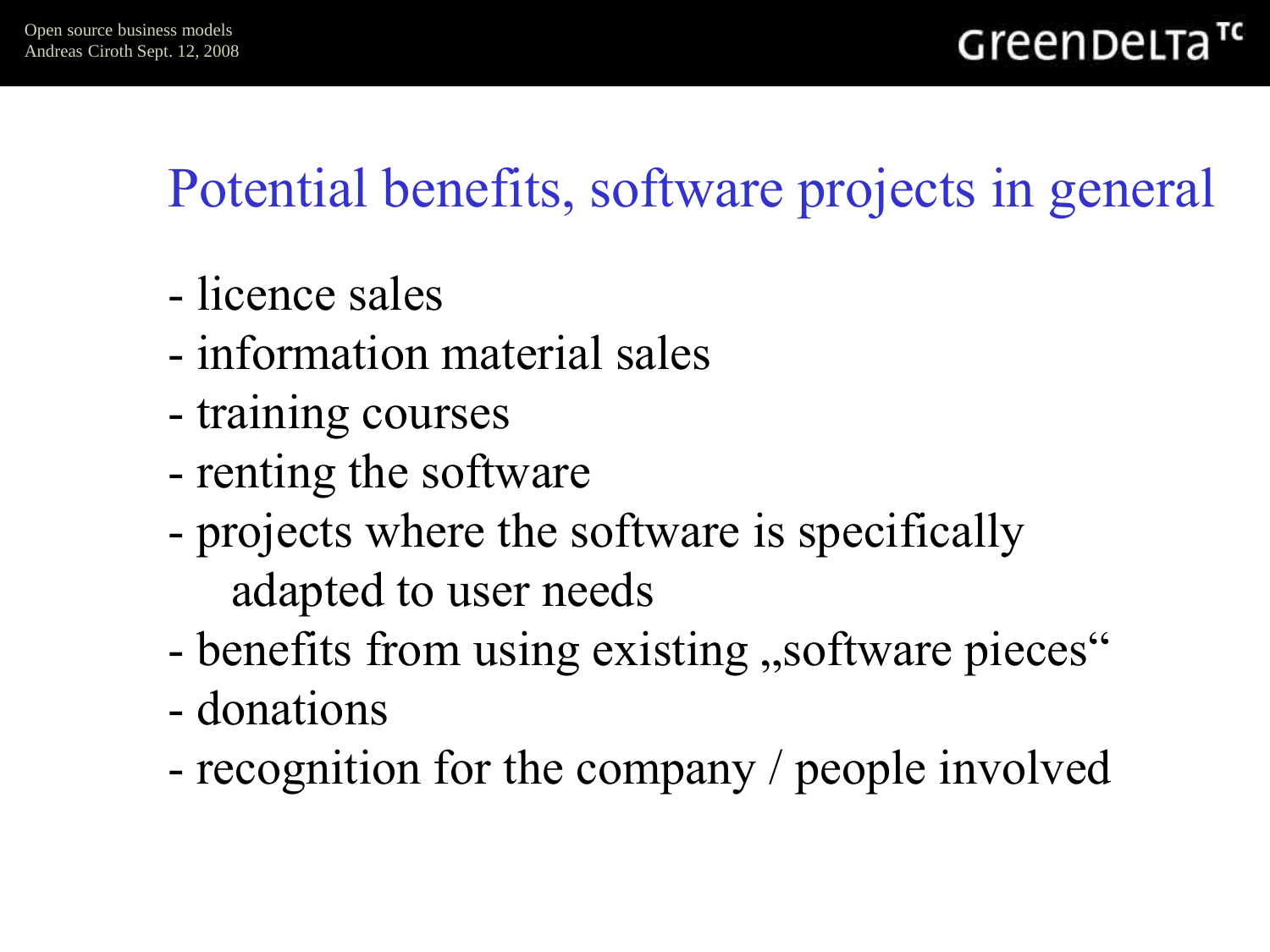### Potential costs, open source software projects

- coding \*salaries \*hardware (\*licence fees) \*subcontracting - (distribution \*webserver? \*documentation )
- (sales&support (salaries, travel, documentation))
- management, overhead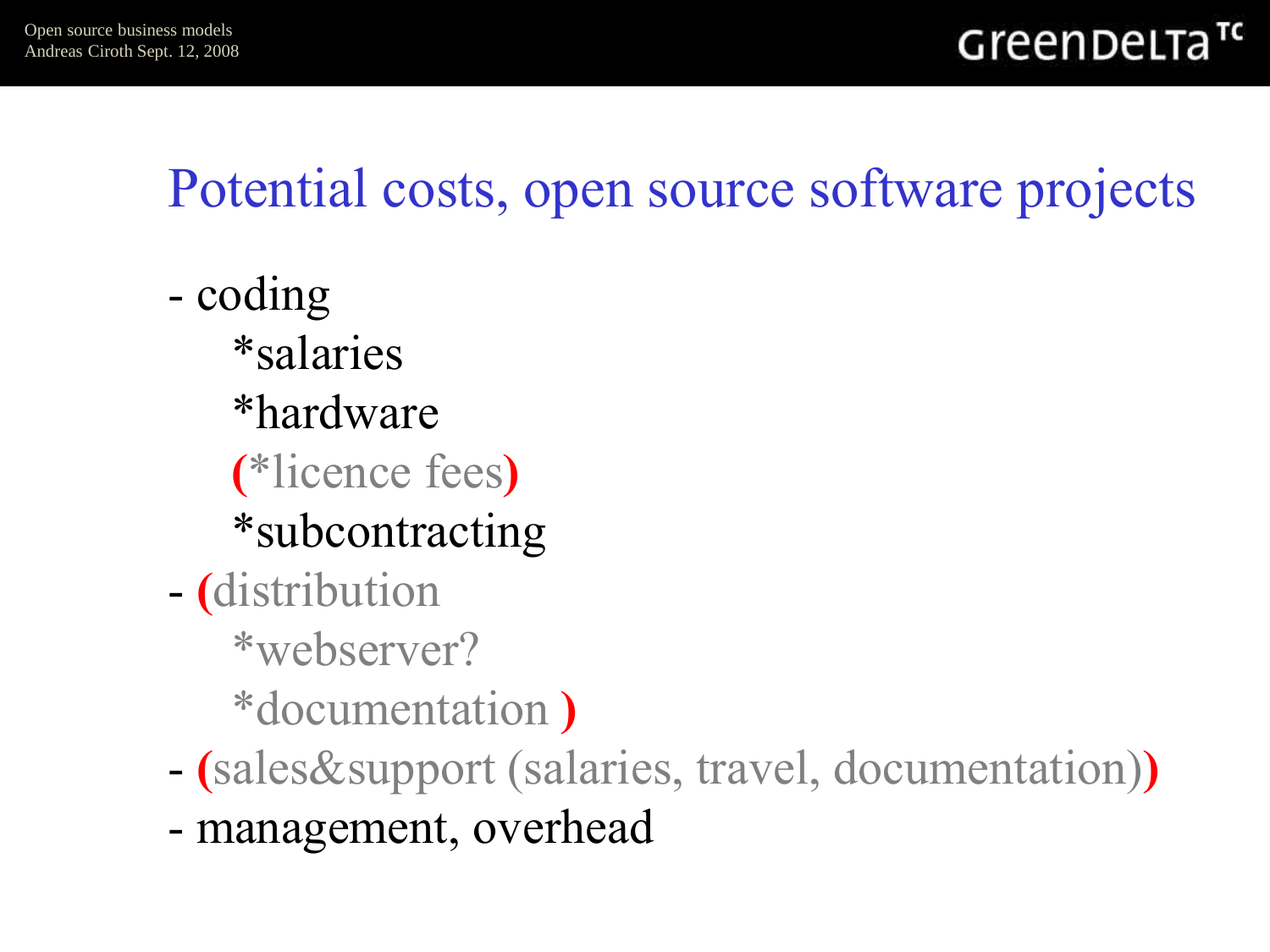### Potential benefits, open source software projects

- licence sales
- information material sales +
- training courses +
- renting the software
- projects where the software is specifically adapted to user needs  $(+)$  / +
- benefits from using existing  $,$ software pieces" $+$  +
- donations  $(+)$
- recognition for the company / people involved +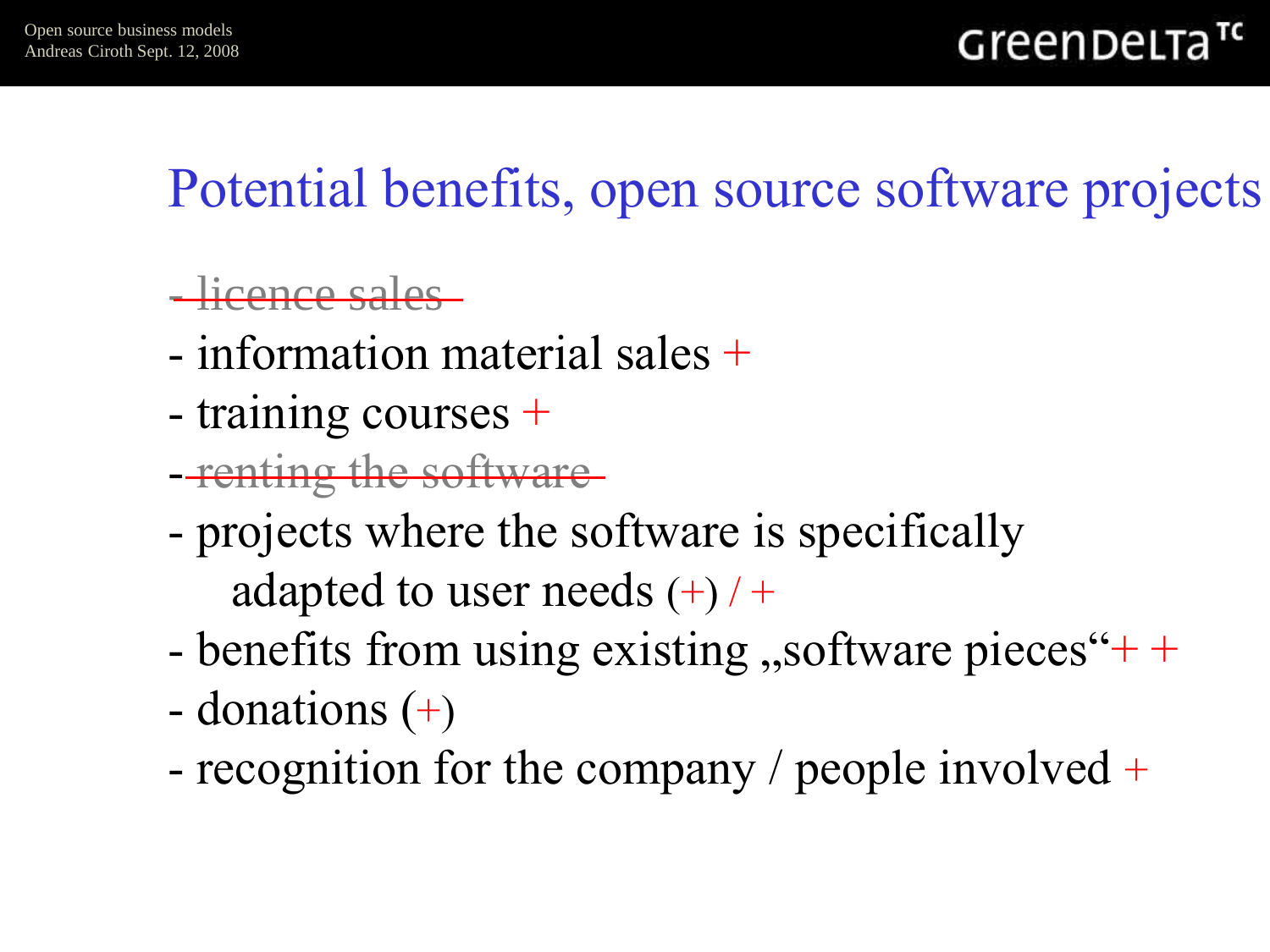### Influence of the number of licences used, software in general

```
costs:
Coding 0
Distribution (+)Sales (+)
```
----------

benefits: Training + Licence fees + (closed source) Request for specific adaptations + Benefits from 3rd party software  $+$  (!; open source)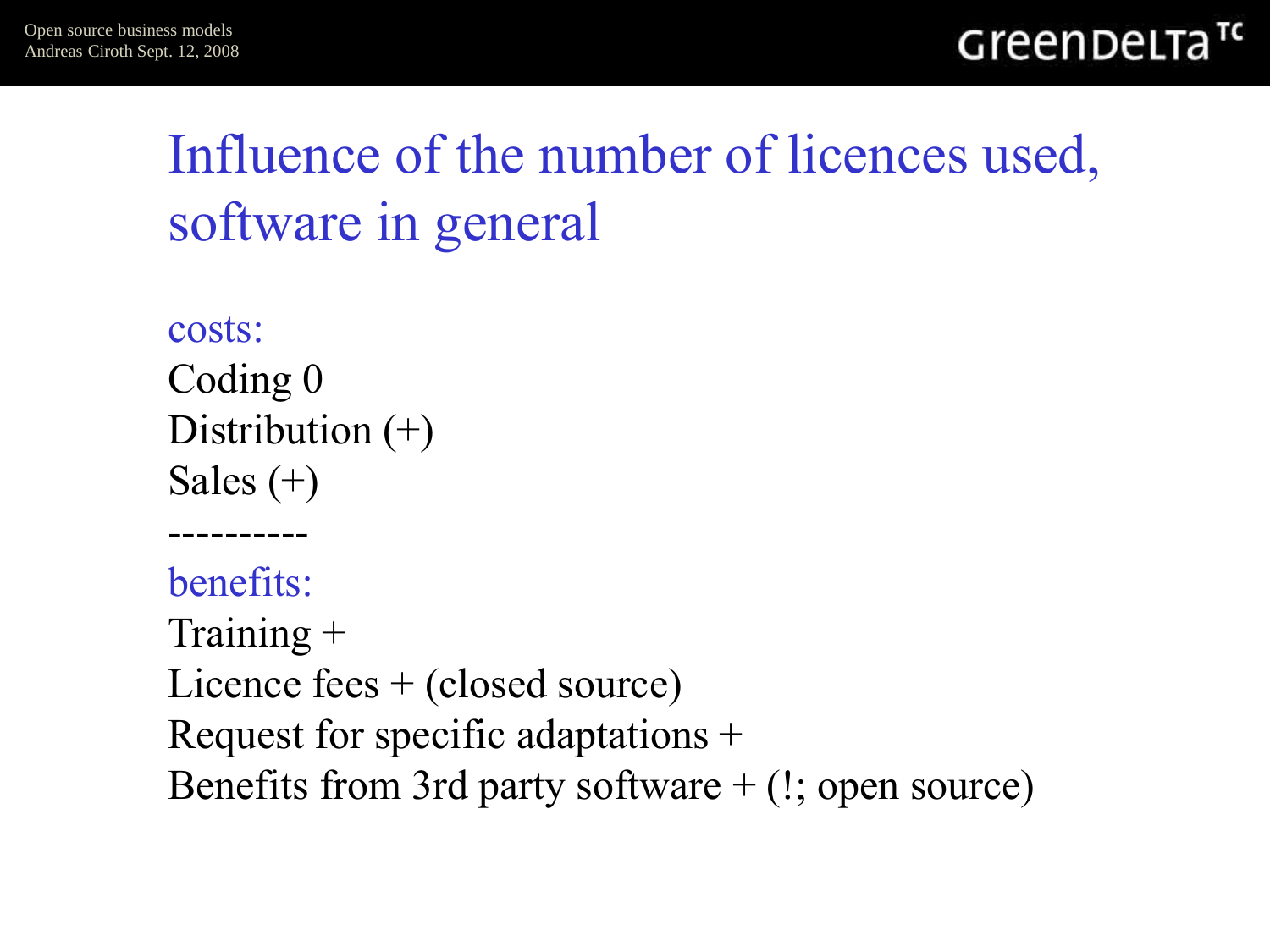# 3. Three knock-out criteria, and three parameters, for open source business models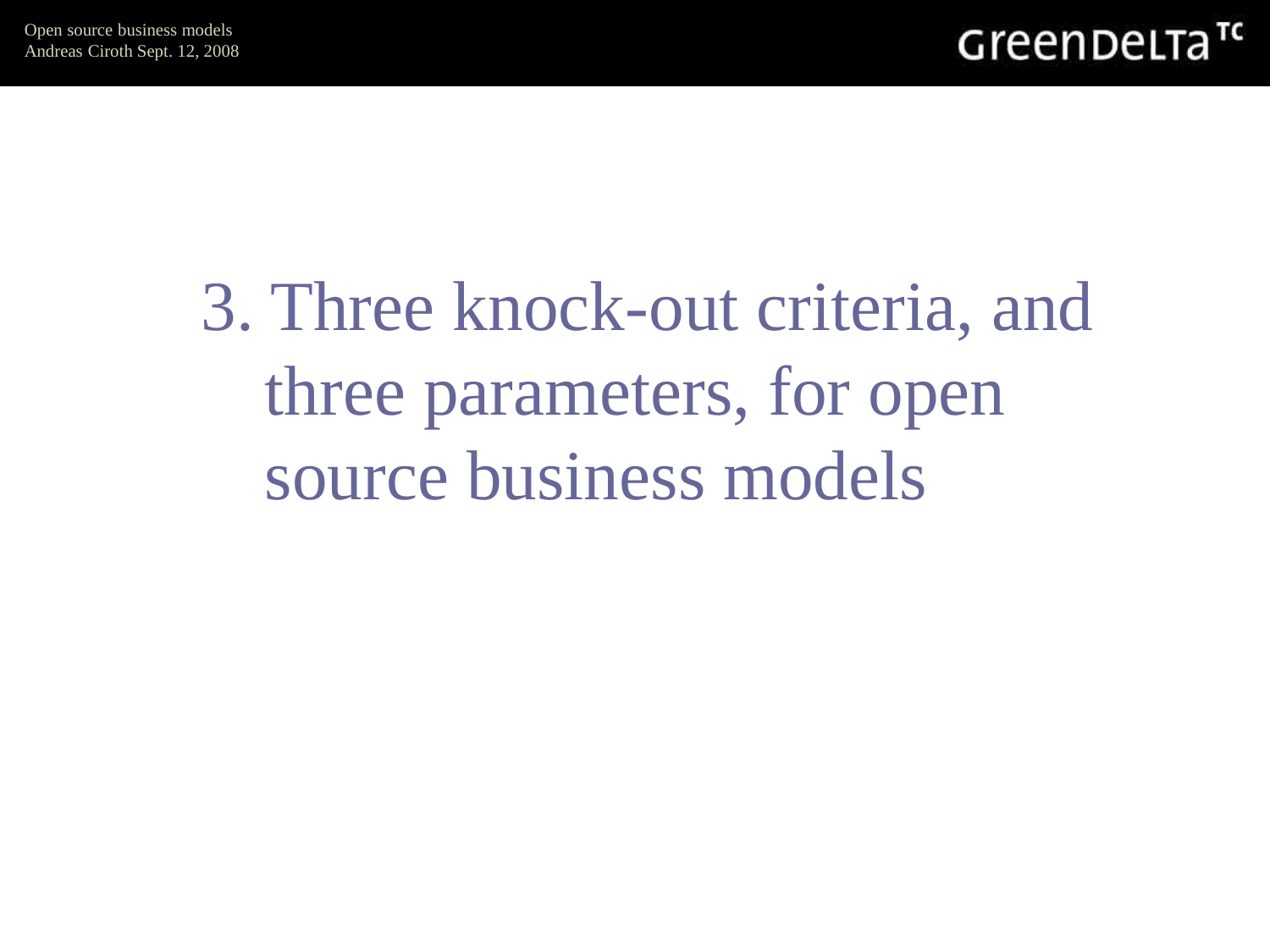### Three knock-out criteria essential for every open source project

- 1. a core team that is able to both develop the software, and to manage and guide the whole project. "The key developers need to work on it full time."
- 2*.* an agile, interested, and to some extent integrated and supporting community.
- 3. a project that offers something for users, attracting them from other software they use, or convincing them to use software at all for a problem they have.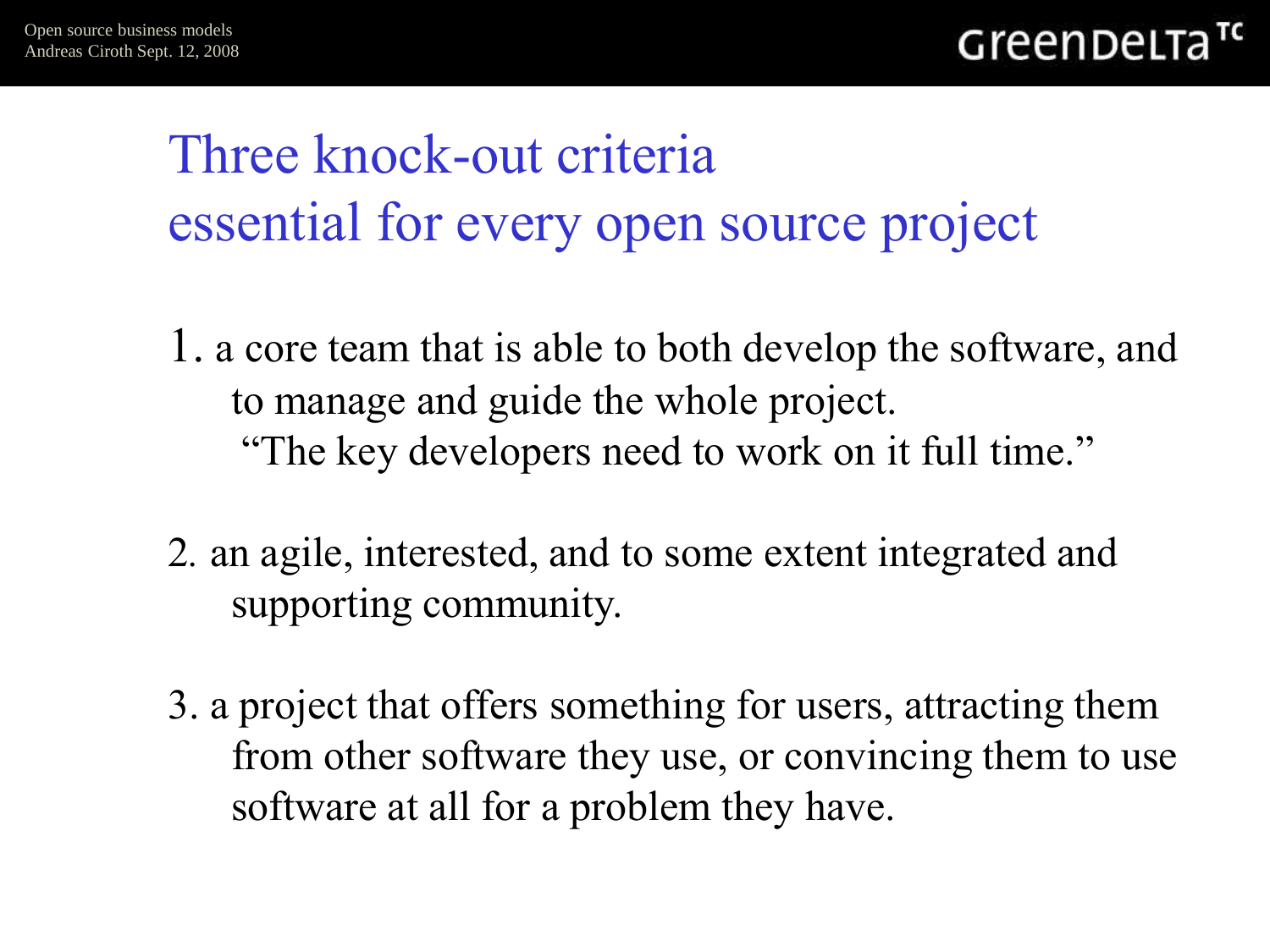GreenDeLTa

Three parameters shaping an open source business model

- 1 the number of licences used;
- 2 the usual licence fee; and
- 3 the degree service, and modification projects are to be expected for the software ("service orientation")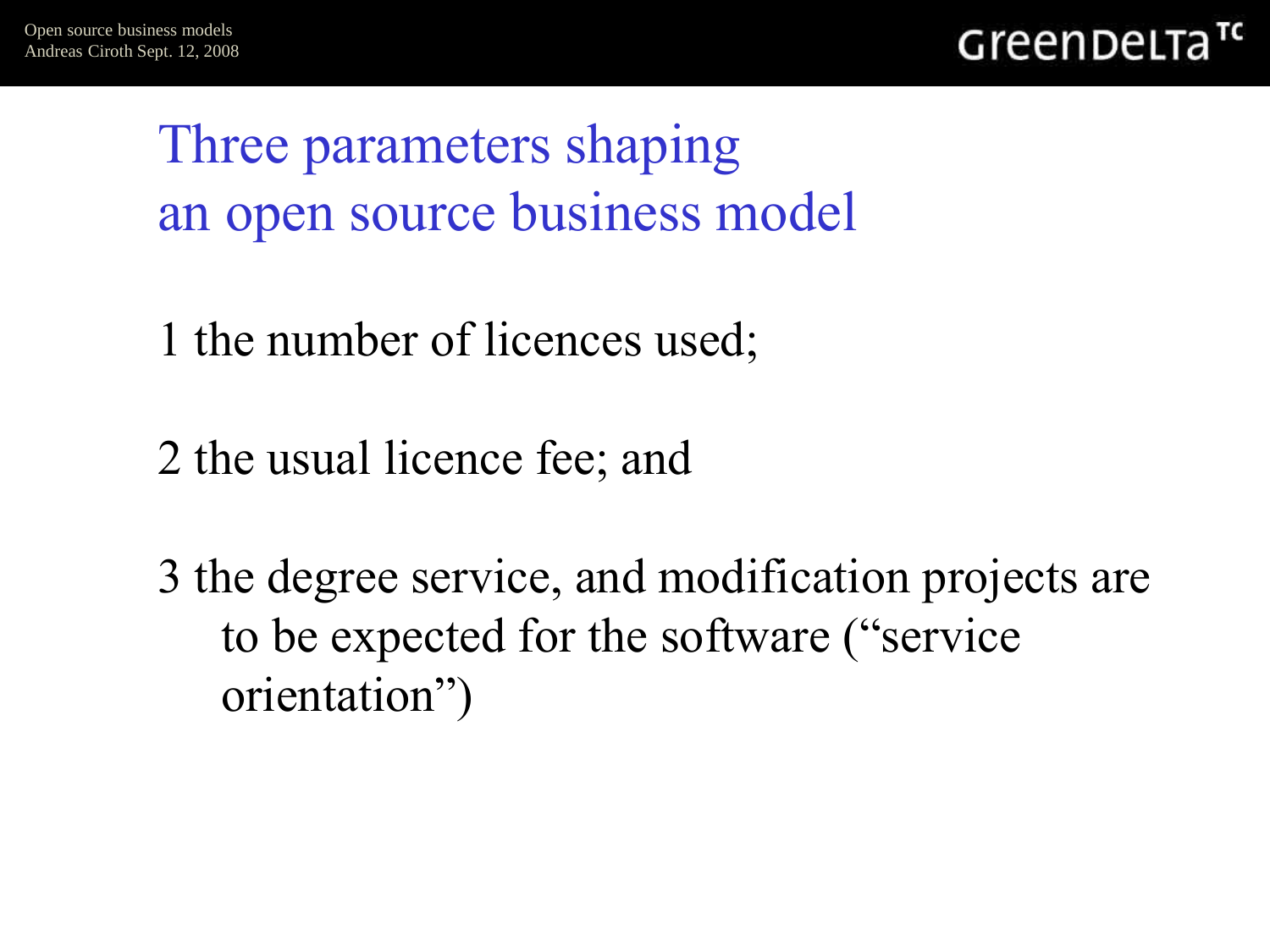

### 4. Niches for successful projects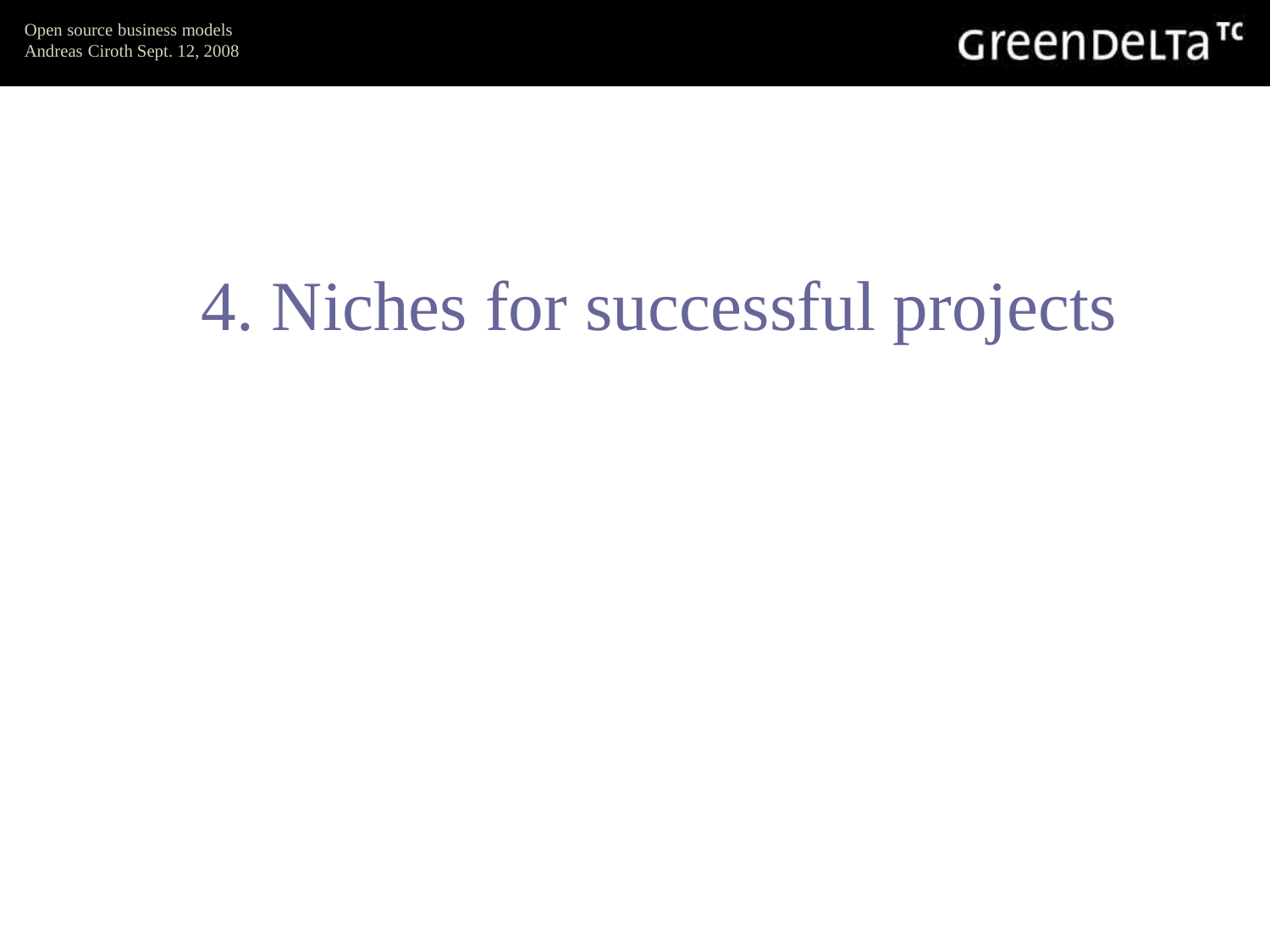### Dead zone 1: low service orientation, low number of licences



++ means: Very high, x means number of licences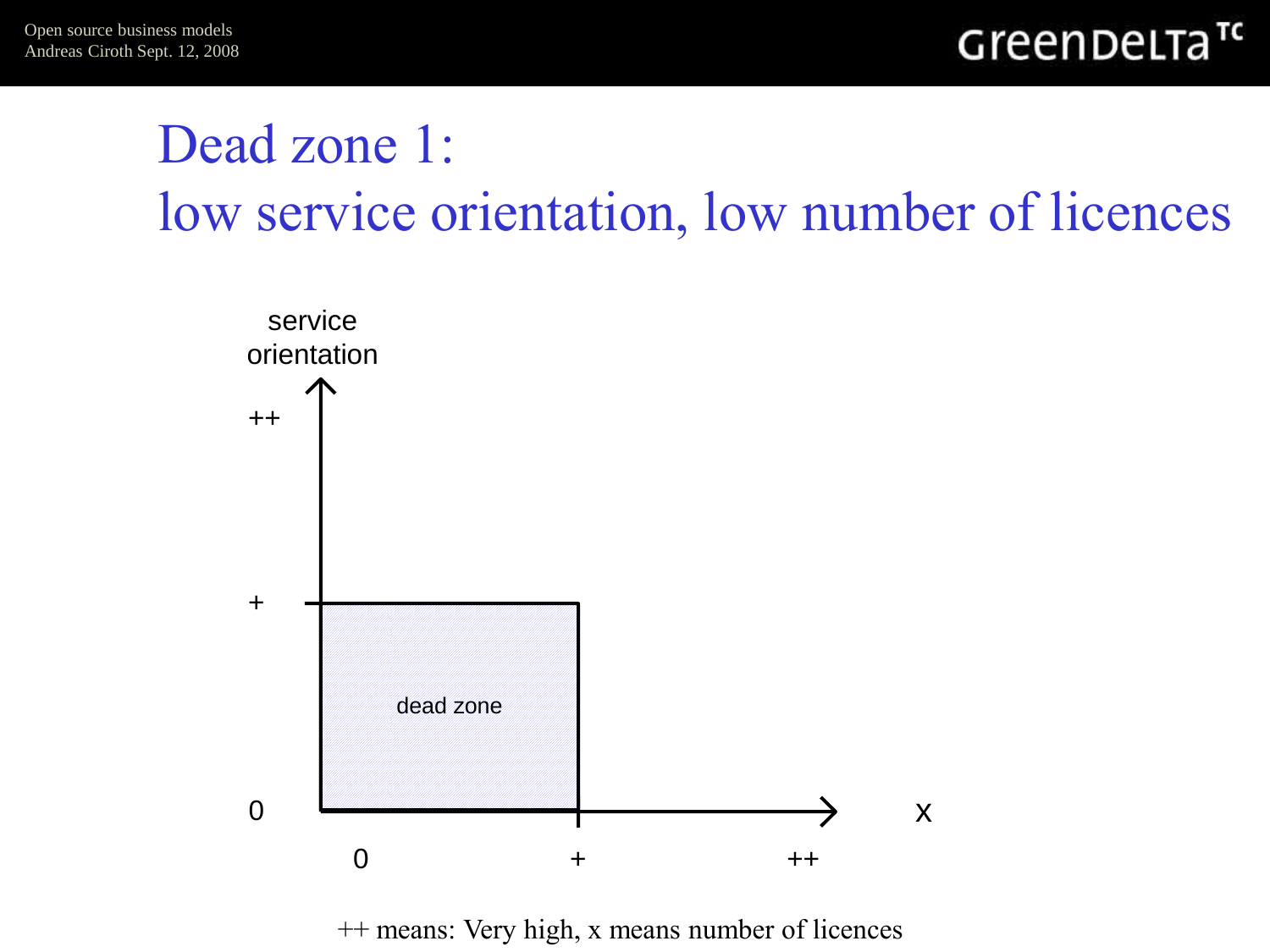### Dead zone 2: low licence fee of comparable software, low number of licences

licence fee

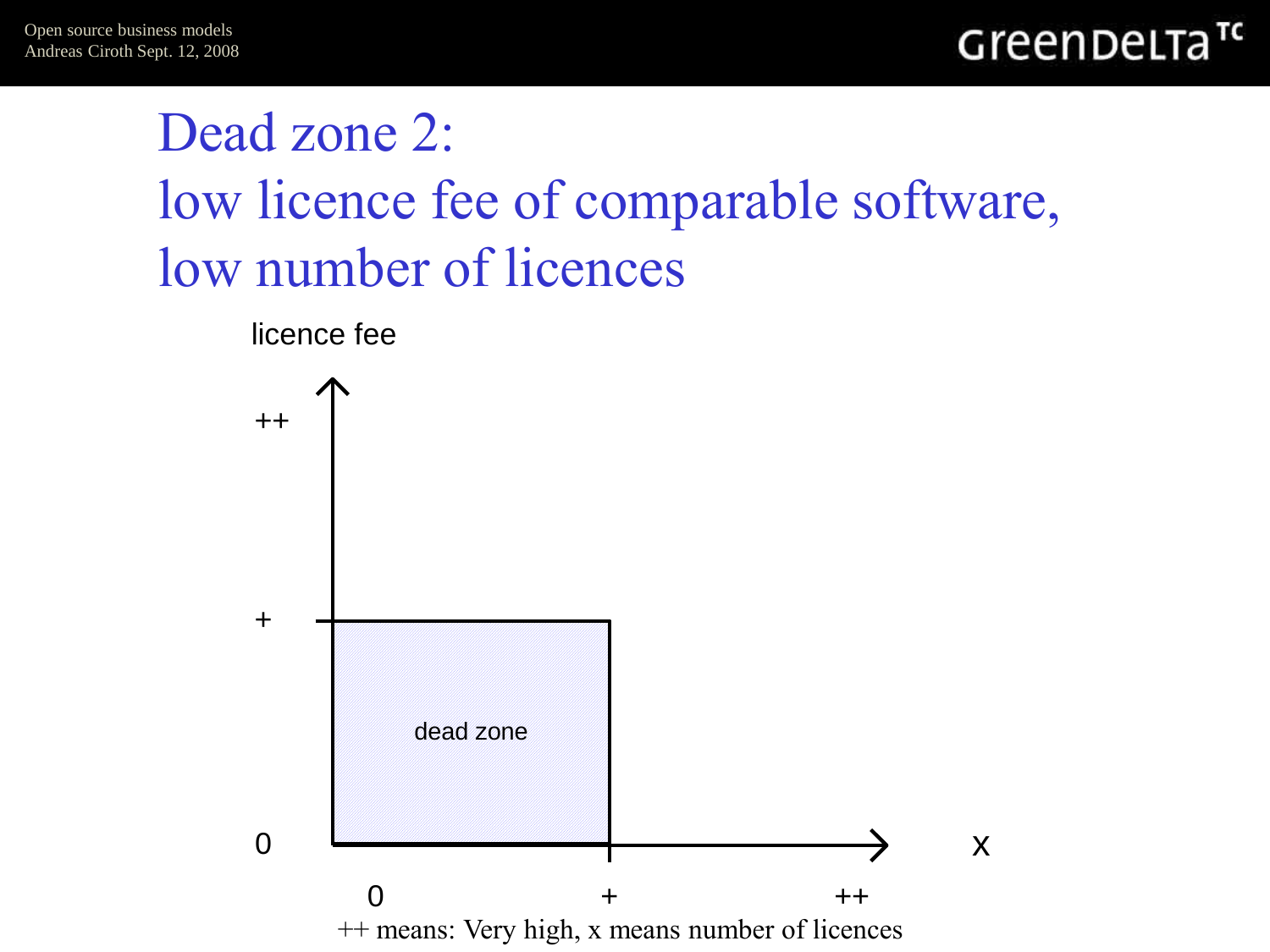### The specific business model you choose may vary..



Koenig, J.: Seven open source business strategies for competitive advantage, Riseforth Special Report, issue 15984, Half Moon Bay, CA, 2007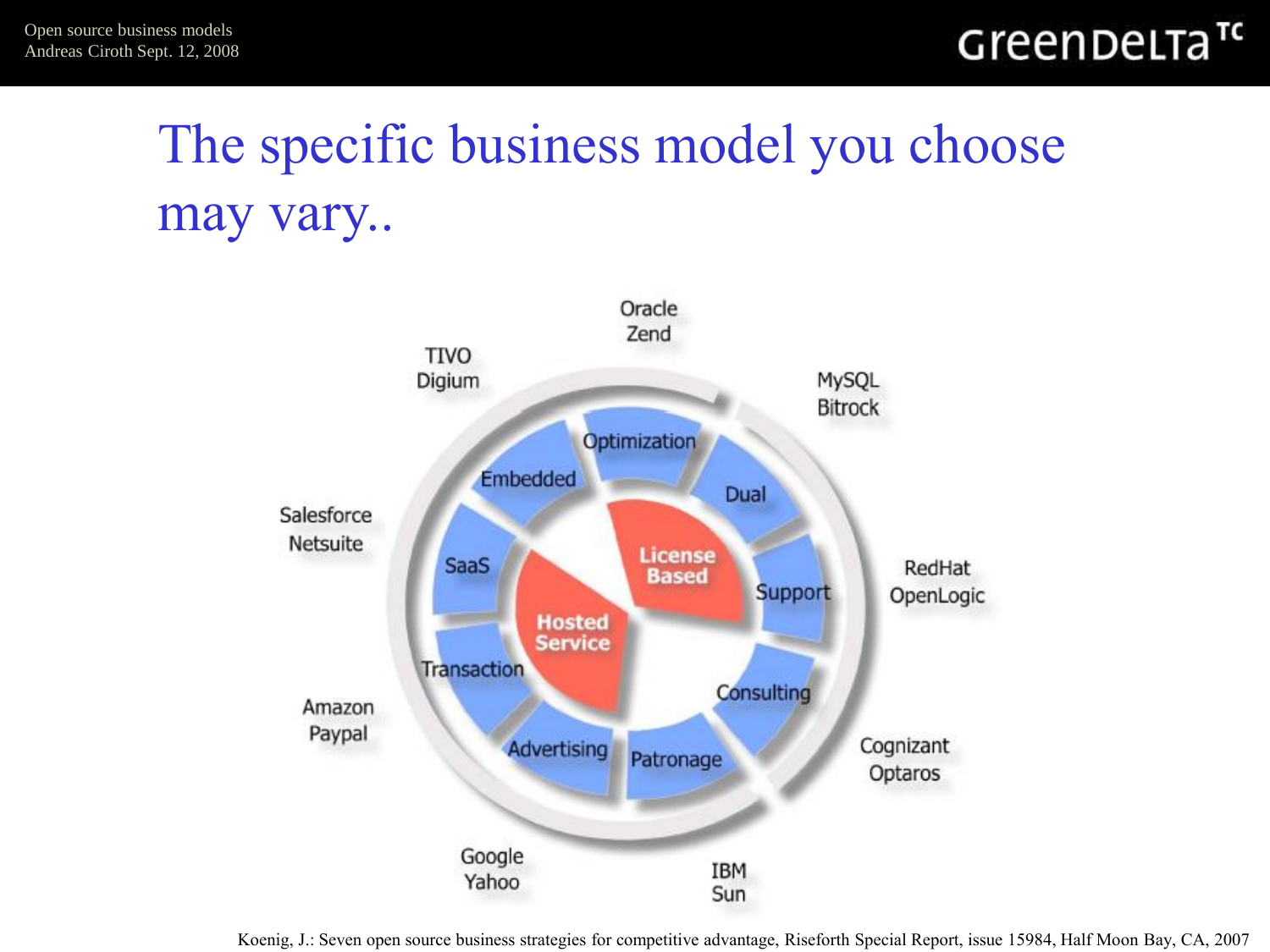

- ..but it should always reflect
- market changes,
- changeing user needs,
- feedback on previous releases

Design a pattern that is followed rather than a monolithic plan or roadmap that is strictly adhered to.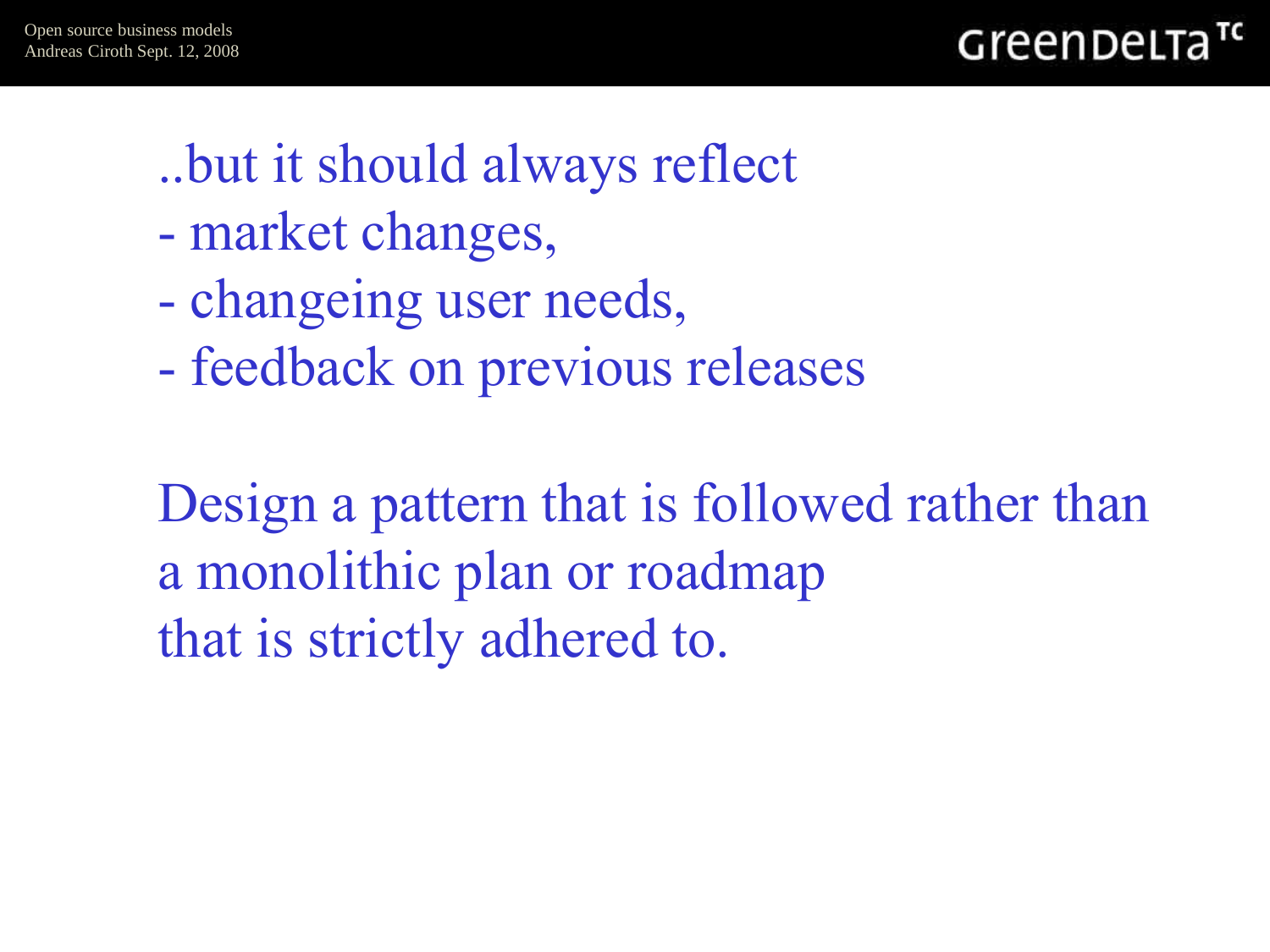

# 4. A bad example, and maybe a good one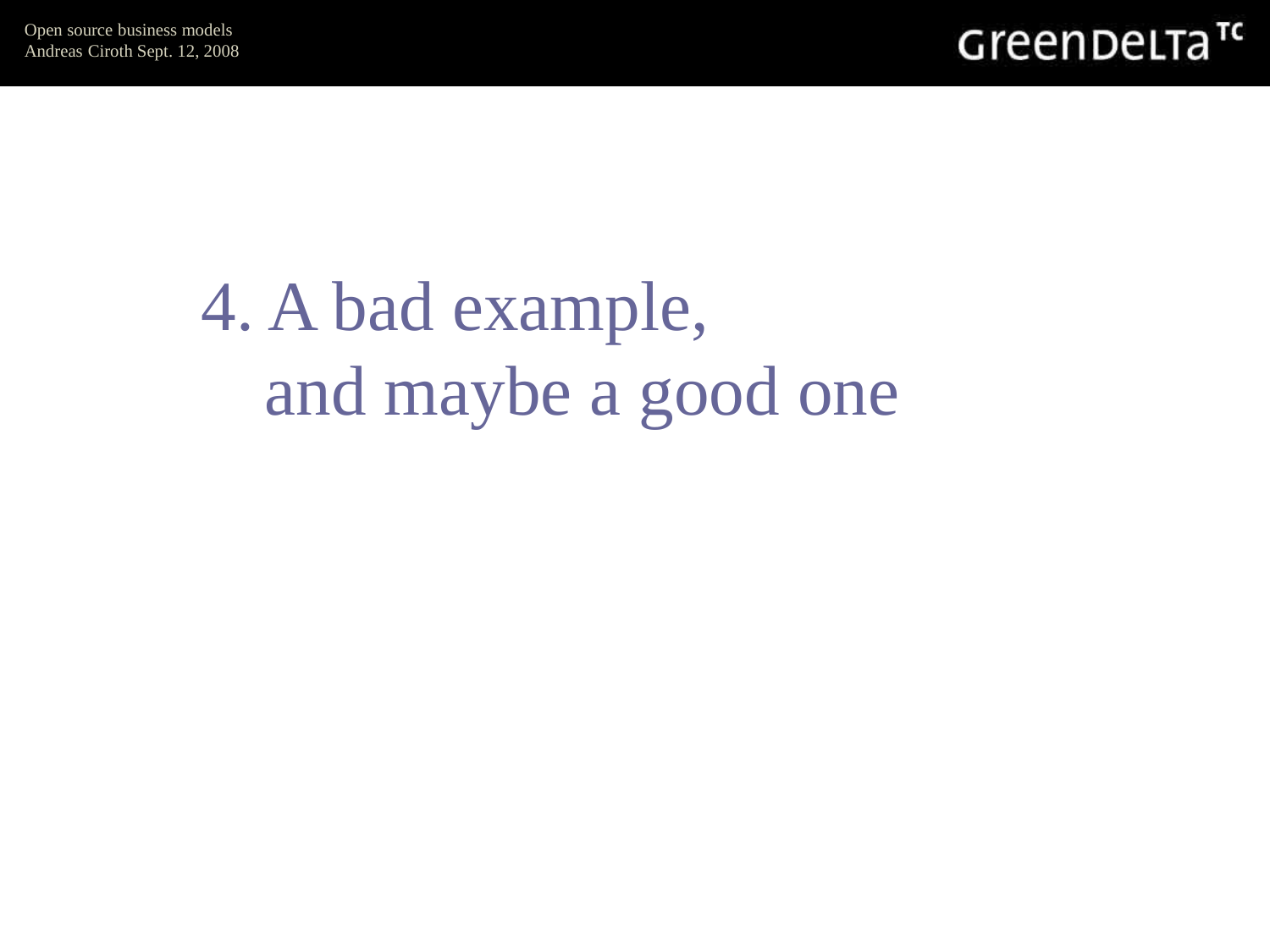openLCA – application for public funding (Investitionsbank Berlin, ProfIT)

- ProfIT: Local program for supporting SMEs in IT
- Approached spring 2006 with the idea of an open source, Eclipse RCP Life Cycle Assessment application
- "Quick evaluation": One reviewer.
- First Business plan (ca. 40 pages): "Will not work"
- Revision: 65 pages, quarterly overview over 4 years, 450' €; approved, as a credit
- (we turned this down)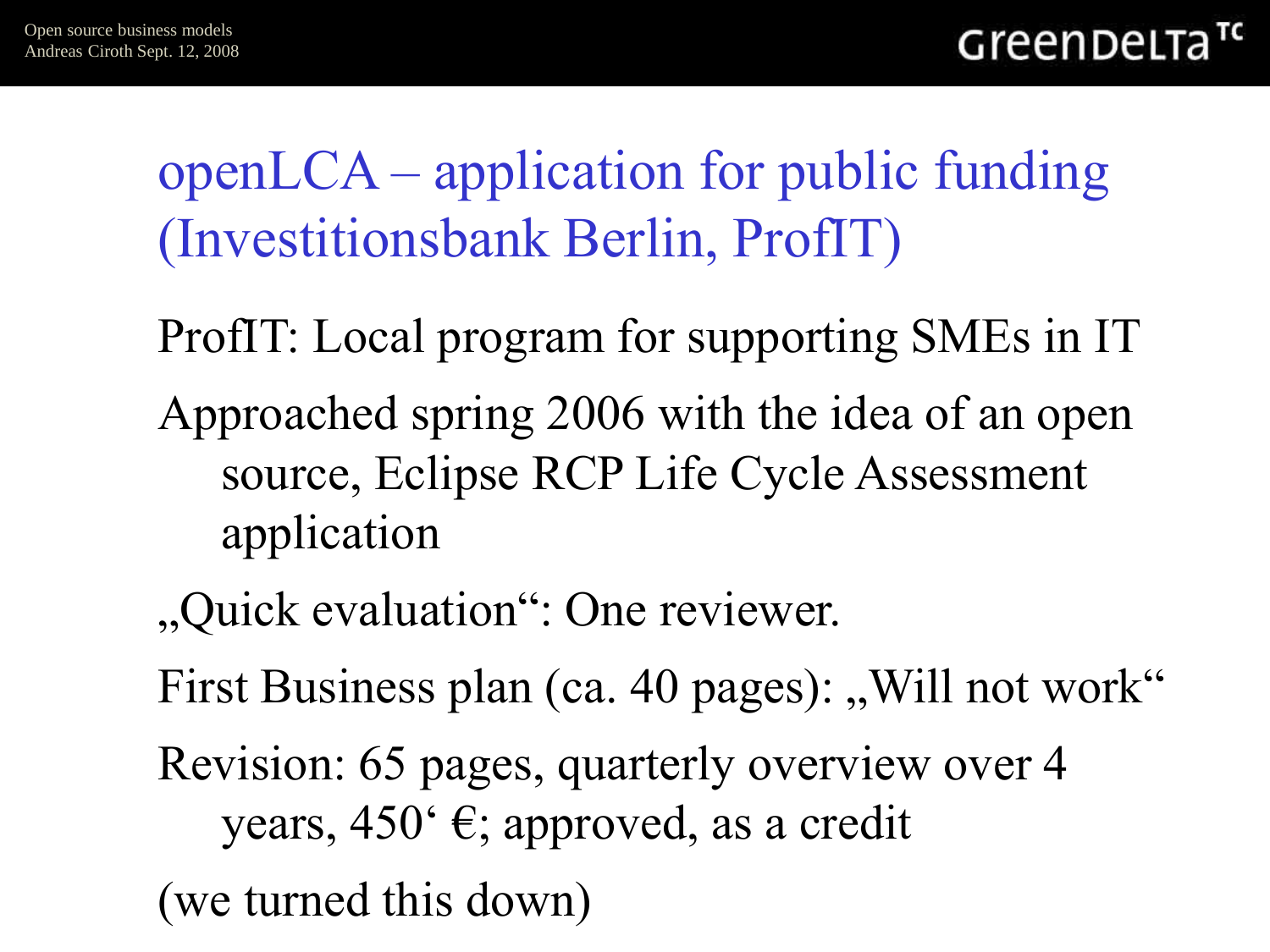### openLCA – low level start

- Conference presentation: Three interested financial supporters
- Piecewise release (format converter summer and autumn 2007)
- Testing possible if someone sends email and shows earnest interest  $\rightarrow$  40 testers worldwide
- For GreenDeltaTC: Unique recognition, various won contratcs in connection with openLCA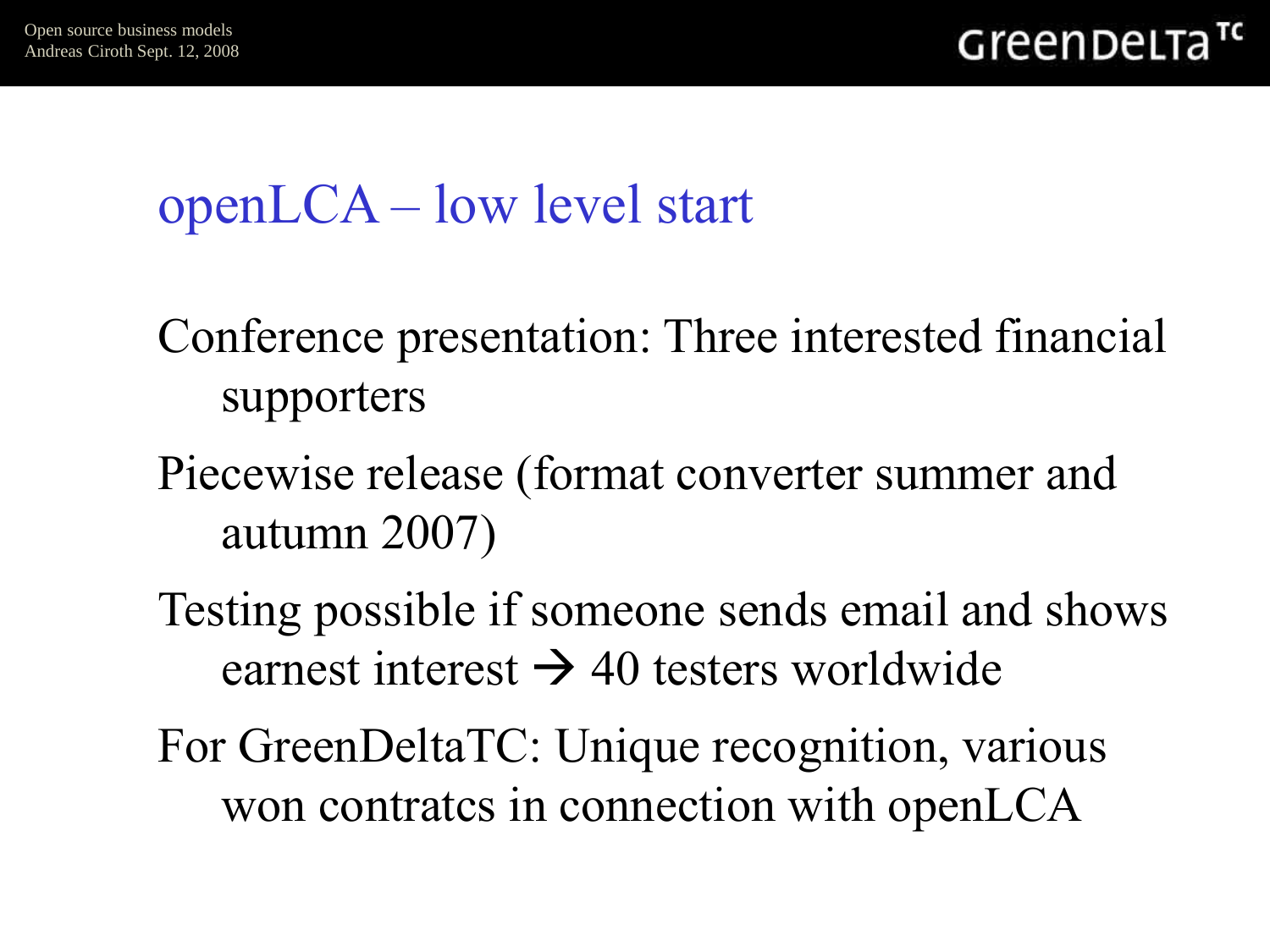### openLCA – low level start

Business model pattern: Provide LCA expertise and a free and configurable LCA software.

High license fees of comparable software, high degree of service orientation, but rather low numbers of licences  $\rightarrow$  we are not in a dead zone..

(see also presentation yesterday & in proceedings: openLCA - implications of an emerging open source software for sustainability assessment, Andreas Ciroth, Michael Srocka, Jutta Hildenbrand)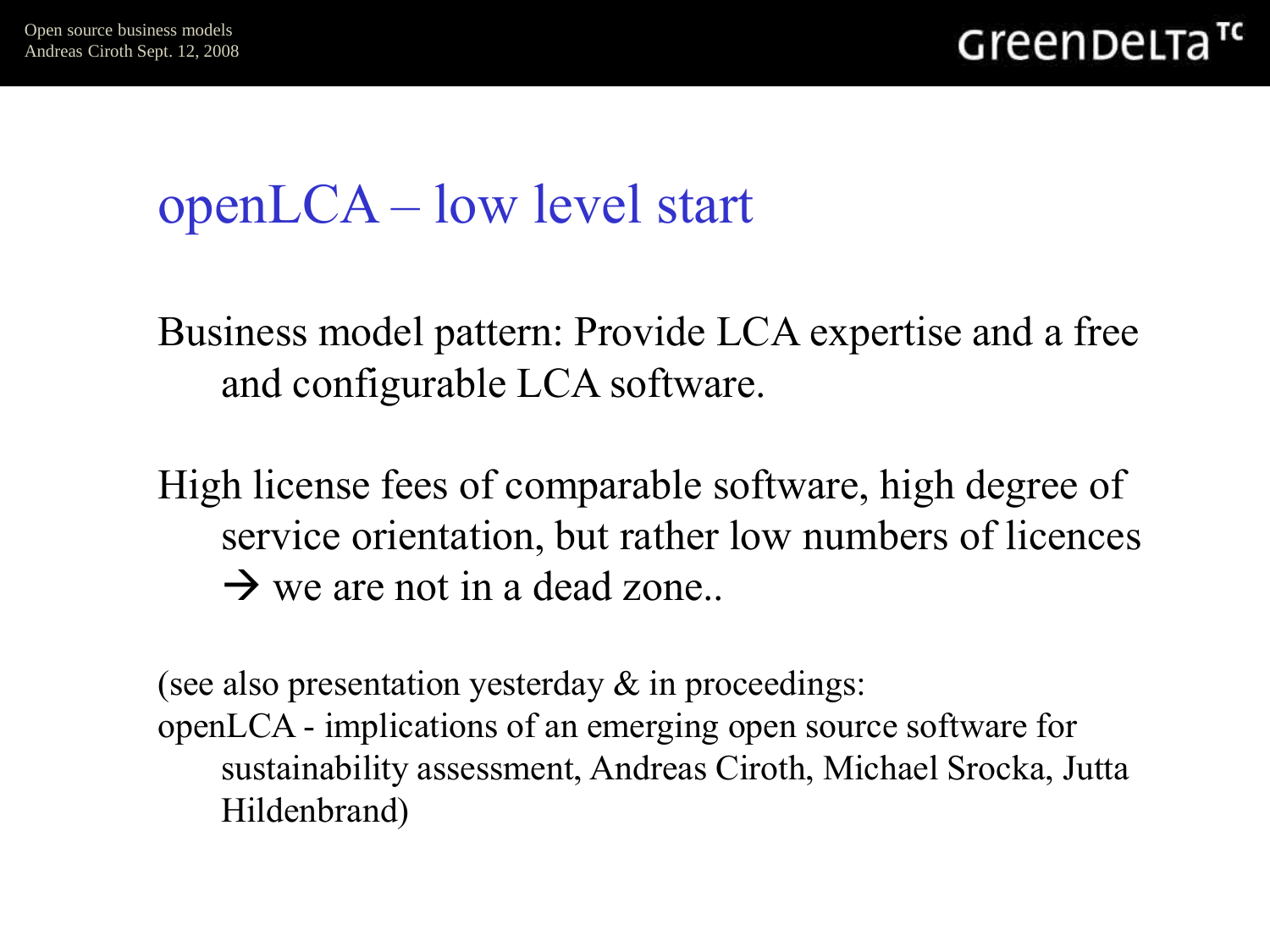

### 6. Final remark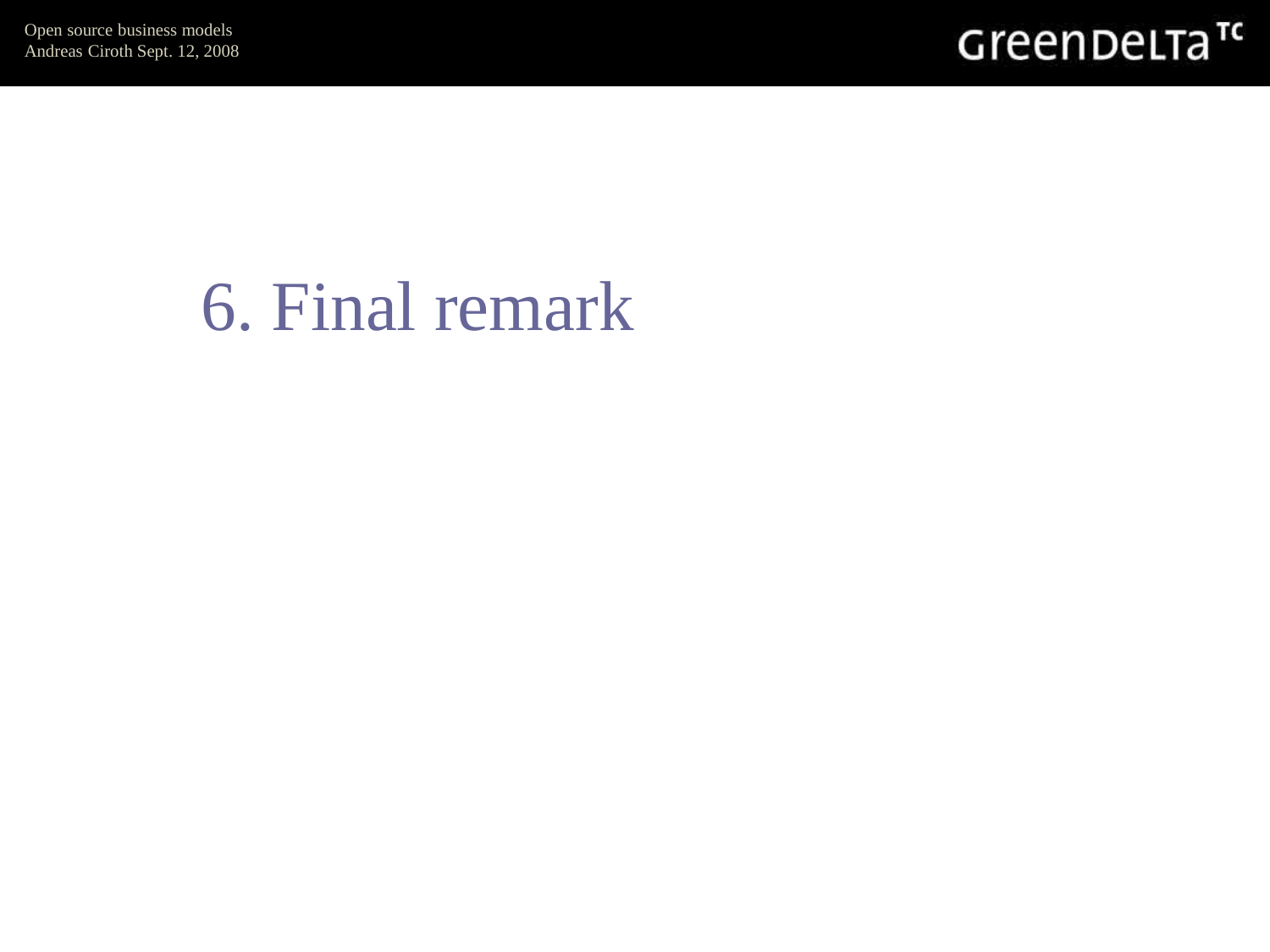Dead zone 2: low licence fee of comparable software, low number of licences

 $\rightarrow$  influenced by other available open source software!

 $\rightarrow$  Collaborate.